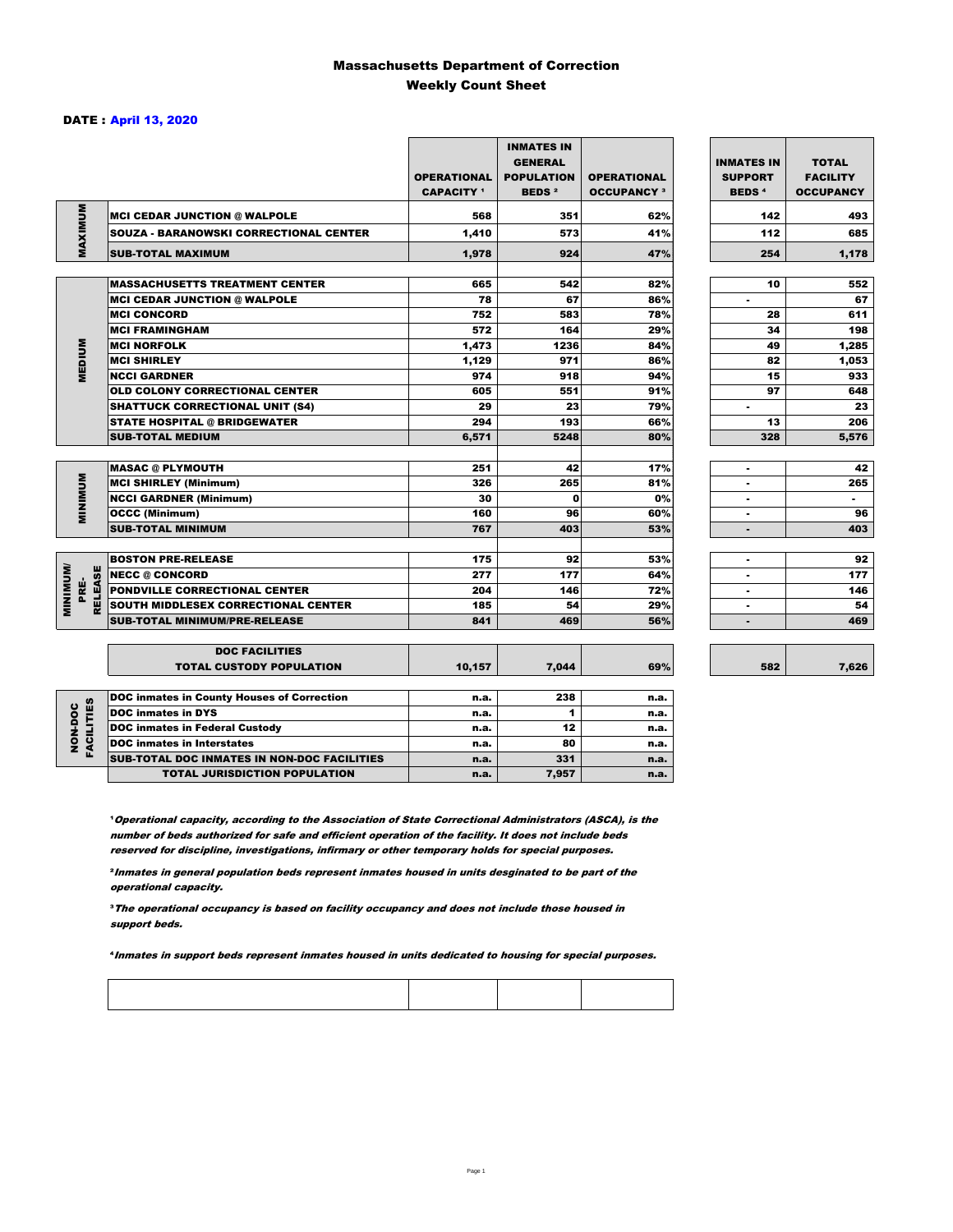### Massachusetts Department of Correction Weekly Count Sheet

| <b>CORRECTIONAL FACILITIES</b>      | <b>TREATMENT</b> | <b>FACILITY</b>  |
|-------------------------------------|------------------|------------------|
| <b>HOSPITAL MISSION</b>             | <b>BEDS</b>      | <b>OCCUPANCY</b> |
| <b>SHATTUCK CORRECTIONAL UNIT</b>   | 29               | 23               |
| <b>STATE HOSPITAL @ BRIDGEWATER</b> | 372              | 193              |
| <b>TOTAL</b>                        | 401              | 216              |

|                                                                | <b>FACILITY</b>  |
|----------------------------------------------------------------|------------------|
| <b>DOC INMATES IN COUNTY FACILITIES</b>                        | <b>OCCUPANCY</b> |
| <b>BARNSTABLE COUNTY</b>                                       |                  |
| <b>BERKSHIRE COUNTY</b>                                        | 9                |
| <b>BRISTOL COUNTY</b>                                          |                  |
| <b>DUKES COUNTY</b>                                            | 0                |
| <b>ESSEX COUNTY</b>                                            | 3                |
| <b>FRANKLIN COUNTY</b>                                         | 15               |
| <b>HAMPDEN COUNTY*</b>                                         | 146              |
| <b>HAMPSHIRE COUNTY</b>                                        | 10               |
| <b>MIDDLESEX COUNTY</b>                                        |                  |
| <b>NORFOLK COUNTY</b>                                          | ۰                |
| <b>PLYMOUTH COUNTY</b>                                         | 54               |
| <b>SUFFOLK COUNTY</b>                                          | 1                |
| <b>WORCESTER COUNTY</b>                                        | 0                |
| <b>TOTAL</b>                                                   | 238              |
| *Note* Hampden County has 60 Section 35 inmates (Stoney Brook) |                  |

|                                        | <b>FACILITY</b>  |
|----------------------------------------|------------------|
| <b>DOC INMATES IN OTHER FACILITIES</b> | <b>OCCUPANCY</b> |
| <b>FEDERAL BUREAU OF PRISONS</b>       | 12               |
| <b>DYS</b>                             |                  |
| <b>INTERSTATES</b>                     | 80               |
| <b>TOTAL</b>                           | 93               |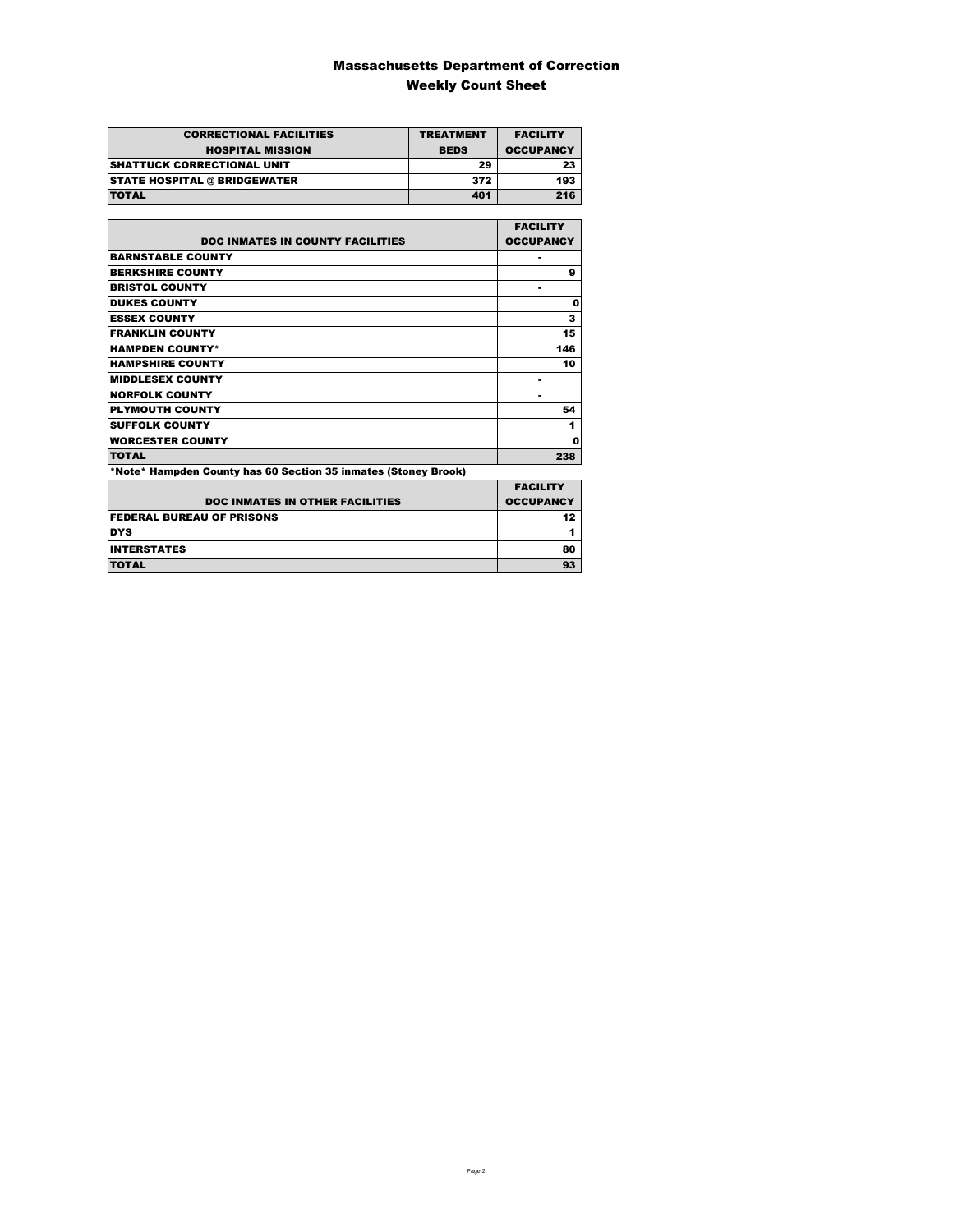#### **04/13/20**

| <b>COUNTY</b>         | <b>SECURITY LEVEL</b>                 |                               |                              |                               |                                  |                               |                                 |                              |                                     |                           | <b>TOTAL</b>       |                            |
|-----------------------|---------------------------------------|-------------------------------|------------------------------|-------------------------------|----------------------------------|-------------------------------|---------------------------------|------------------------------|-------------------------------------|---------------------------|--------------------|----------------------------|
| <b>BARNSTABLE</b>     | <b>TYPE</b>                           | <b>MAXIMUM</b>                |                              | <b>MEDIUM</b>                 |                                  |                               | <b>MINIMUM</b>                  |                              | <b>PRE-RELEASE</b>                  |                           | <b>TOTAL</b>       |                            |
|                       |                                       | <b>MALE</b>                   | <b>FEMALE</b>                | <b>MALE</b>                   | <b>FEMALE</b>                    | <b>MALE</b>                   | <b>FEMALE</b>                   | <b>MALE</b>                  | <b>FEMALE</b>                       | <b>MALE</b>               | <b>FEMALE</b>      | <b>FACILITY</b>            |
|                       | <b>COUNTY</b>                         | $\mathbf 0$                   | $\mathbf{0}$                 | 105                           | 8                                | $\mathbf{0}$                  | 0                               | $\mathbf{0}$                 | $\mathbf 0$                         | 105                       | 8                  | 113                        |
| <b>HOUSE OF</b>       | <b>STATE</b>                          | 0                             | $\mathbf{0}$                 | 0                             | 0                                | $\mathbf{0}$                  | 0                               | $\mathbf{0}$                 | $\mathbf 0$                         | 0                         | 0                  | 0                          |
| <b>CORRECTION</b>     | <b>FEDERAL</b><br><b>TOTAL</b>        | $\overline{0}$<br>$\mathbf 0$ | $\Omega$<br>$\mathbf{0}$     | 0<br>105                      | 0<br>8                           | $\mathbf{0}$<br>$\mathbf{0}$  | $\overline{0}$<br>$\mathbf 0$   | $\Omega$<br>$\mathbf{0}$     | $\overline{0}$<br>$\overline{0}$    | $\mathbf 0$<br>105        | 0<br>8             | $\mathbf 0$<br>113         |
|                       | <b>COUNTY</b>                         | $\mathbf 0$                   | $\mathbf{0}$                 | 75                            | 6                                | $\mathbf{0}$                  | $\mathbf 0$                     | $\mathbf 0$                  | $\mathbf 0$                         | 75                        | 6                  | 81                         |
| JAIL                  | <b>OTHER COUNTY</b>                   | $\overline{0}$                | $\Omega$                     | 0                             | $\overline{0}$                   | $\Omega$                      | $\overline{0}$                  | $\Omega$                     | $\overline{0}$                      | 0                         | 0                  | 0                          |
|                       | <b>FEDERAL</b>                        | 0                             | $\mathbf{0}$                 | 0                             | 0                                | $\mathbf{0}$                  | 0                               | $\mathbf 0$                  | $\mathbf{0}$                        | 0                         | 0                  | $\mathbf 0$                |
|                       | <b>TOTAL</b>                          | $\overline{0}$                | $\overline{0}$               | 75                            | 6                                | $\mathbf 0$                   | $\overline{0}$                  | $\Omega$                     | $\overline{0}$                      | 75                        | 6                  | 81                         |
|                       | <b>FACILITY TOTAL</b>                 | $\mathbf{0}$                  | $\mathbf{0}$                 | 180                           | 14                               | $\mathbf{0}$                  | $\bf{0}$                        | 0                            | $\mathbf{0}$                        | 180                       | 14                 | 194                        |
| <b>BERKSHIRE</b>      | <b>TYPE</b>                           | <b>MAXIMUM</b>                |                              |                               | <b>MEDIUM</b>                    |                               | <b>MINIMUM</b>                  |                              | <b>PRE-RELEASE</b>                  |                           | <b>TOTAL</b>       |                            |
|                       |                                       | <b>MALE</b>                   | <b>FEMALE</b>                | <b>MALE</b>                   | <b>FEMALE</b>                    | <b>MALE</b>                   | <b>FEMALE</b>                   | <b>MALE</b>                  | <b>FEMALE</b>                       | <b>MALE</b>               | <b>FEMALE</b>      | <b>FACILITY</b>            |
|                       | <b>COUNTY</b>                         | 0                             | $\mathbf 0$                  | 78                            | 0                                | $\mathbf{0}$                  | $\mathbf{0}$                    | $\mathbf{0}$                 | $\mathbf{0}$                        | 78                        | 0                  | 78                         |
| <b>HOUSE OF</b>       | <b>STATE</b>                          | $\mathbf 0$                   | $\mathbf{0}$                 | 9                             | $\mathbf 0$                      | $\mathbf{0}$                  | $\mathbf 0$                     | $\mathbf{0}$                 | $\mathbf 0$                         | 9                         | $\mathbf{0}$       | 9                          |
| <b>CORRECTION</b>     | <b>FEDERAL</b>                        | $\mathbf{0}$                  | $\mathbf{0}$                 | 0                             | $\overline{0}$                   | $\mathbf{0}$                  | $\mathbf{0}$                    | $\mathbf{0}$                 | $\mathbf 0$                         | $\mathbf 0$               | $\mathbf{0}$       | $\mathbf 0$                |
|                       | <b>TOTAL</b>                          | $\overline{0}$                | $\mathbf{0}$                 | 87                            | $\overline{0}$                   | $\Omega$                      | $\overline{0}$                  | $\overline{0}$               | $\overline{0}$                      | 87                        | $\overline{0}$     | 87                         |
|                       | <b>COUNTY</b>                         | $\overline{0}$                | $\Omega$                     | 69                            | $\overline{0}$<br>$\overline{0}$ | $\mathbf 0$                   | $\overline{0}$                  | $\overline{0}$               | $\overline{0}$                      | 69                        | $\mathbf 0$        | 69                         |
| <b>JAIL</b>           | <b>OTHER COUNTY</b><br><b>FEDERAL</b> | $\mathbf 0$<br>$\overline{0}$ | $\mathbf{0}$<br>$\mathbf{0}$ | 0<br>0                        | $\overline{0}$                   | $\mathbf{0}$<br>$\mathbf{0}$  | $\mathbf 0$<br>$\mathbf 0$      | $\mathbf 0$<br>$\mathbf 0$   | $\overline{0}$<br>$\overline{0}$    | 0<br>$\mathbf 0$          | 0<br>$\mathbf{0}$  | 0<br>$\mathbf 0$           |
|                       | <b>TOTAL</b>                          | $\mathbf 0$                   | $\mathbf{0}$                 | 69                            | $\mathbf 0$                      | $\overline{0}$                | $\mathbf 0$                     | $\mathbf{0}$                 | $\mathbf 0$                         | 69                        | $\mathbf{0}$       | 69                         |
|                       | <b>FACILITY TOTAL</b>                 | $\mathbf{0}$                  | $\bf{0}$                     | 156                           | $\mathbf{0}$                     | 0                             | $\mathbf 0$                     | $\mathbf{0}$                 | $\mathbf{0}$                        | 156                       | 0                  | 156                        |
|                       |                                       |                               |                              |                               |                                  |                               |                                 |                              |                                     |                           |                    |                            |
| <b>BRISTOL</b>        | <b>TYPE</b>                           | <b>MAXIMUM</b>                |                              |                               | <b>MEDIUM</b>                    |                               | <b>MINIMUM</b>                  | <b>MALE</b>                  | <b>PRE-RELEASE</b>                  |                           | <b>TOTAL</b>       |                            |
| <b>Ash Street</b>     |                                       | <b>MALE</b><br>$\mathbf 0$    | <b>FEMALE</b>                | <b>MALE</b>                   | <b>FEMALE</b><br>$\mathbf 0$     | <b>MALE</b><br>$\mathbf{0}$   | <b>FEMALE</b><br>$\mathbf{0}$   | $\mathbf{0}$                 | <b>FEMALE</b><br>$\overline{0}$     | <b>MALE</b><br>18         | <b>FEMALE</b><br>0 | <b>FACILITY</b><br>18      |
| <b>HOUSE OF</b>       | <b>COUNTY</b><br><b>STATE</b>         | 0                             | $\mathbf 0$<br>$\mathbf{0}$  | 18<br>0                       | $\mathbf 0$                      | $\Omega$                      | 0                               | $\mathbf{0}$                 | $\mathbf{0}$                        | $\mathbf 0$               | 0                  | $\bf{0}$                   |
| <b>CORRECTION</b>     | <b>FEDERAL</b>                        | $\overline{0}$                | $\mathbf{0}$                 | 0                             | $\mathbf 0$                      | $\mathbf{0}$                  | $\mathbf 0$                     | $\mathbf{0}$                 | $\overline{0}$                      | $\mathbf 0$               | $\mathbf{0}$       | $\mathbf 0$                |
|                       | <b>TOTAL</b>                          | $\mathbf 0$                   | $\mathbf{0}$                 | 18                            | $\mathbf 0$                      | $\mathbf{0}$                  | $\mathbf 0$                     | $\mathbf{0}$                 | $\mathbf 0$                         | 18                        | $\overline{0}$     | 18                         |
|                       | <b>COUNTY</b>                         | $\overline{0}$                | $\Omega$                     | 93                            | $\Omega$                         | $\Omega$                      | $\overline{0}$                  | $\Omega$                     | $\overline{0}$                      | 93                        | $\mathbf{0}$       | 93                         |
| JAIL                  | <b>OTHER COUNTY</b>                   | $\overline{0}$                | $\mathbf 0$                  | 0                             | $\overline{0}$                   | $\mathbf{0}$                  | $\overline{0}$                  | 0                            | $\Omega$                            | $\mathbf 0$               | $\mathbf 0$        | 0                          |
|                       | FEDERAL                               | $\mathbf 0$                   | $\mathbf{0}$                 | 0                             | $\overline{0}$                   | $\mathbf{0}$                  | 0                               | $\Omega$                     |                                     | 0                         | 0                  | $\mathbf 0$                |
|                       | <b>TOTAL</b>                          | $\overline{0}$                | $\overline{0}$               | 93                            | $\overline{0}$                   | $\overline{0}$                | $\overline{0}$                  | $\Omega$                     | $\overline{0}$                      | 93                        | $\overline{0}$     | 93                         |
|                       | <b>FACILITY TOTAL</b>                 | 0                             | 0                            | 111                           | 0                                | 0                             | 0                               | 0                            | 0                                   | 111                       | 0                  | 111                        |
| <b>BRISTOL</b>        | <b>TYPE</b>                           | <b>MAXIMUM</b>                |                              |                               | <b>MEDIUM</b>                    |                               | <b>MINIMUM</b>                  |                              | <b>PRE-RELEASE</b>                  |                           | <b>TOTAL</b>       |                            |
| <b>Dartmouth</b>      |                                       | <b>MALE</b>                   | <b>FEMALE</b>                | <b>MALE</b>                   | <b>FEMALE</b>                    | <b>MALE</b>                   | <b>FEMALE</b>                   | <b>MALE</b>                  | <b>FEMALE</b>                       | <b>MALE</b>               | <b>FEMALE</b>      | <b>FACILITY</b>            |
|                       | <b>COUNTY</b>                         | 0                             | $\mathbf{0}$                 | 217                           | 0                                | 0                             | 0                               | $\mathbf{0}$                 | $\mathbf 0$                         | 217                       | 0                  | 217                        |
| <b>HOUSE OF</b>       | <b>STATE</b>                          | 0<br>$\overline{0}$           | $\mathbf{0}$<br>$\mathbf{0}$ | 0<br>0                        | 0<br>0                           | $\Omega$<br>$\mathbf 0$       | 0<br>0                          | $\mathbf 0$<br>$\mathbf 0$   | $\mathbf 0$<br>$\mathbf{0}$         | 0<br>$\mathbf 0$          | 0<br>0             | $\mathbf 0$<br>$\mathbf 0$ |
| <b>CORRECTION</b>     | <b>FEDERAL</b><br><b>TOTAL</b>        | $\overline{0}$                | $\mathbf{0}$                 | 217                           | $\overline{0}$                   | $\overline{0}$                | $\overline{0}$                  | $\mathbf{0}$                 | $\overline{0}$                      | 217                       | $\mathbf{0}$       | 217                        |
|                       | <b>COUNTY</b>                         | $\mathbf 0$                   | $\mathbf{0}$                 | 271                           | 10                               | $\mathbf{0}$                  | $\mathbf 0$                     | $\mathbf{0}$                 | $\mathbf 0$                         | 271                       | 10                 | 281                        |
| <b>JAIL</b>           | <b>OTHER COUNTY</b>                   | $\overline{0}$                | $\Omega$                     | 86                            | 0                                | $\Omega$                      | $\overline{0}$                  | $\Omega$                     | $\Omega$                            | 86                        | 0                  | 86                         |
|                       | <b>FEDERAL</b>                        | $\mathbf 0$                   | $\mathbf{0}$                 | 0                             | 0                                | $\mathbf{0}$                  | $\mathbf 0$                     | $\mathbf 0$                  | $\overline{0}$                      | $\mathbf 0$               | $\mathbf 0$        | $\mathbf 0$                |
|                       | <b>TOTAL</b>                          | $\mathbf 0$                   | $\overline{0}$               | 357                           | 10                               | $\mathbf{0}$                  | $\mathbf 0$                     | $\overline{0}$               | $\mathbf 0$                         | 357                       | 10                 | 367                        |
|                       | <b>FACILITY TOTAL</b>                 | 0                             | $\mathbf{0}$                 | 574                           | 10                               | $\mathbf{0}$                  | $\bf{0}$                        | 0                            | 0                                   | 574                       | 10                 | 584                        |
| <b>BRISTOL</b>        | <b>TYPE</b>                           | <b>MAXIMUM</b>                |                              |                               | <b>MEDIUM</b>                    |                               | <b>MINIMUM</b>                  |                              | <b>PRE-RELEASE</b>                  |                           | <b>TOTAL</b>       |                            |
| <b>Women's Center</b> |                                       | <b>MALE</b>                   | <b>FEMALE</b>                | <b>MALE</b>                   | <b>FEMALE</b>                    | <b>MALE</b>                   | <b>FEMALE</b>                   | <b>MALE</b>                  | <b>FEMALE</b>                       | <b>MALE</b>               | <b>FEMALE</b>      | <b>FACILITY</b>            |
|                       | <b>COUNTY</b>                         | 0                             | 0                            | $\mathbf 0$                   | 9                                | $\mathbf 0$                   | 3                               | $\mathbf{0}$                 | $\mathbf{0}$                        | $\mathbf{0}$              | 12                 | 12                         |
| <b>SENTENCED</b>      | <b>STATE</b>                          | $\Omega$                      | $\Omega$                     | $\Omega$                      | $\Omega$                         | $\Omega$                      | $\Omega$                        | $\Omega$                     | $\Omega$                            | $\mathbf{0}$              | $\mathbf 0$        | $\mathbf 0$                |
|                       | <b>FEDERAL</b>                        | $\mathbf 0$                   | $\mathbf 0$                  | $\pmb{0}$                     | $\mathbf{0}$                     | $\mathbf 0$                   | $\mathbf{0}$                    | $\mathbf 0$                  | $\mathbf 0$                         | $\pmb{0}$                 | 0                  | $\pmb{0}$                  |
|                       | <b>TOTAL</b>                          | $\mathbf 0$                   | $\mathbf{0}$                 | $\mathbf 0$                   | 9                                | $\mathbf 0$                   | 3                               | $\mathbf{0}$                 | $\overline{0}$                      | $\mathbf 0$               | 12                 | 12                         |
|                       | <b>COUNTY</b>                         | $\mathbf 0$                   | 0                            | 0                             | 9                                | $\mathbf{0}$                  | $\mathbf 0$                     | $\mathbf 0$                  | $\mathbf 0$                         | $\pmb{0}$                 | 9                  | 9                          |
| <b>UNSENTENCED</b>    | INS<br><b>FEDERAL</b>                 | 0<br>$\mathbf 0$              | $\mathbf 0$<br>$\mathbf 0$   | $\mathbf 0$<br>$\overline{0}$ | 6<br>$\overline{0}$              | $\mathbf{0}$<br>$\mathbf{0}$  | $\mathbf 0$<br>$\mathbf 0$      | $\mathbf{0}$<br>$\mathbf{0}$ | $\mathbf{0}$<br>$\mathbf 0$         | $\mathbf{0}$<br>$\pmb{0}$ | 6<br>$\mathbf 0$   | $\,6$<br>$\mathbf 0$       |
|                       | <b>TOTAL</b>                          | $\overline{0}$                | $\mathbf{0}$                 | $\mathbf 0$                   | 15                               | $\overline{0}$                | $\mathbf{0}$                    | $\mathbf{0}$                 | $\mathbf 0$                         | $\bf 0$                   | 15                 | 15                         |
|                       | <b>FACILITY TOTAL</b>                 | $\mathbf{0}$                  | $\bf{0}$                     | 0                             | 24                               | 0                             | 3                               | $\mathbf{0}$                 | 0                                   | 0                         | 27                 | 27                         |
|                       |                                       |                               |                              |                               |                                  |                               |                                 |                              |                                     |                           |                    |                            |
| <b>DUKES</b>          | <b>TYPE</b>                           | <b>MAXIMUM</b><br><b>MALE</b> | <b>FEMALE</b>                | <b>MALE</b>                   | <b>MEDIUM</b><br><b>FEMALE</b>   | <b>MALE</b>                   | <b>MINIMUM</b><br><b>FEMALE</b> | <b>MALE</b>                  | <b>PRE-RELEASE</b><br><b>FEMALE</b> | <b>MALE</b>               | <b>TOTAL</b>       | <b>FEMALE FACILITY</b>     |
|                       | <b>COUNTY</b>                         | 1                             | $\mathbf{0}$                 | 3                             | $\mathbf 0$                      | $\overline{7}$                | $\mathbf{0}$                    | $\mathbf 0$                  | $\mathbf 0$                         | 11                        | 0                  | 11                         |
| <b>HOUSE OF</b>       | <b>STATE</b>                          | 0                             | $\mathbf 0$                  | 0                             | $\mathbf 0$                      | $\overline{0}$                | 0                               | 0                            | $\mathbf 0$                         | $\mathbf 0$               | $\mathbf 0$        | $\mathbf 0$                |
| <b>CORRECTION</b>     | <b>FEDERAL</b>                        | 0                             | $\mathbf 0$                  | 0                             | 0                                | $\mathbf{0}$                  | 0                               | 0                            | $\overline{0}$                      | 0                         | 0                  | $\mathbf 0$                |
|                       | <b>TOTAL</b>                          | $\mathbf{1}$                  | $\mathbf{0}$                 | 3                             | $\mathbf 0$                      | $\overline{7}$                | $\mathbf 0$                     | $\mathbf{0}$                 | $\overline{0}$                      | 11                        | $\mathbf 0$        | 11                         |
|                       | <b>COUNTY</b>                         | $\pmb{0}$                     | $\mathbf 0$                  | $\mathbf 0$                   | $\mathbf 0$                      | $\mathbf 0$                   | $\mathbf 0$                     | $\mathbf 0$                  | $\mathbf 0$                         | $\mathbf 0$               | $\mathbf{0}$       | $\mathbf 0$                |
| JAIL                  | <b>OTHER COUNTY</b>                   | 0                             | $\mathbf{0}$                 | $\mathbf{0}$                  | $\overline{0}$                   | $\mathbf{0}$                  | $\mathbf{0}$                    | $\mathbf{0}$                 | $\mathbf{0}$                        | $\pmb{0}$                 | $\mathbf 0$        | $\pmb{0}$                  |
|                       | <b>FEDERAL</b>                        | 0                             | $\mathbf{0}$                 | $\pmb{0}$                     | $\mathbf 0$                      | $\mathbf{0}$                  | 0                               | $\mathbf{0}$                 | $\mathbf 0$                         | 0                         | $\mathbf 0$        | $\mathbf 0$                |
|                       | <b>TOTAL</b>                          | $\mathbf 0$                   | $\mathbf{0}$                 | $\mathbf 0$                   | $\mathbf 0$                      | $\mathbf 0$<br>$\overline{7}$ | $\mathbf 0$                     | $\mathbf{0}$                 |                                     | $\mathbf 0$               | $\mathbf 0$        | $\pmb{0}$                  |
|                       | <b>FACILITY TOTAL</b>                 | 1                             | $\mathbf{0}$                 | 3                             | 0                                |                               | 0                               | $\mathbf{0}$                 |                                     | 11                        | 0                  | 11                         |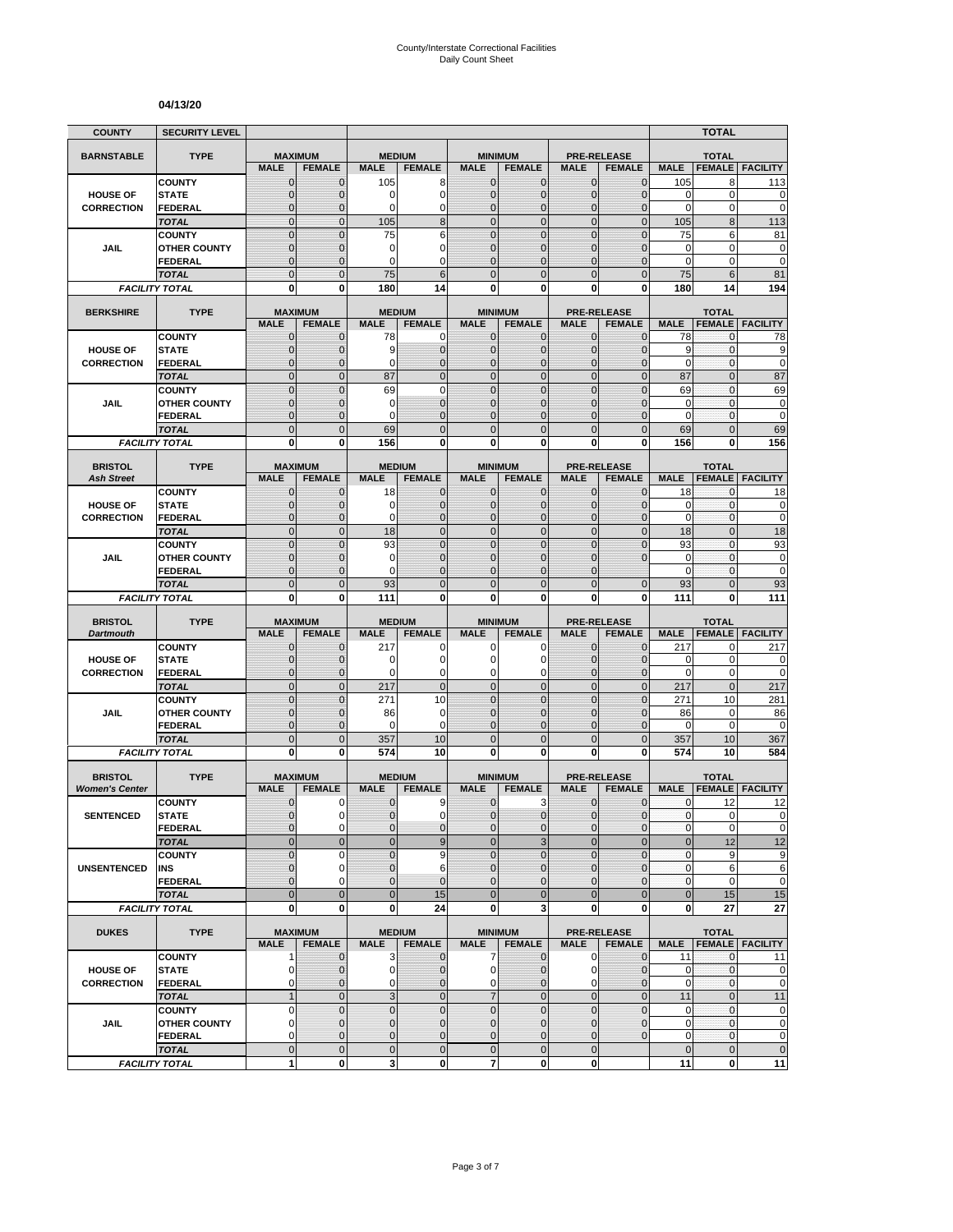# County/Interstate Correctional Facilities Daily Count Sheet

| <b>ESSEX</b>                   | <b>TYPE</b>                           |                              | <b>MAXIMUM</b>                  | <b>MEDIUM</b>                    |                                  | <b>MINIMUM</b>                   |                                 |                                  | <b>PRE-RELEASE</b>                  |                             | <b>TOTAL</b>                  |                        |
|--------------------------------|---------------------------------------|------------------------------|---------------------------------|----------------------------------|----------------------------------|----------------------------------|---------------------------------|----------------------------------|-------------------------------------|-----------------------------|-------------------------------|------------------------|
| <b>Middleton</b>               |                                       | <b>MALE</b>                  | <b>FEMALE</b>                   | <b>MALE</b>                      | <b>FEMALE</b>                    | <b>MALE</b>                      | <b>FEMALE</b>                   | <b>MALE</b>                      | <b>FEMALE</b>                       | <b>MALE</b>                 |                               | <b>FEMALE FACILITY</b> |
|                                | <b>COUNTY</b>                         | $\mathbf{0}$                 | $\mathbf{0}$                    | 322                              | $\mathbf{0}$                     | $\mathbf 0$                      | $\mathbf{0}$                    | $\mathbf{0}$                     | $\Omega$                            | 322                         | 0                             | 322                    |
| <b>HOUSE OF</b>                | <b>STATE</b>                          | 0                            | $\mathbf{0}$                    | 0                                | 0                                | $\mathbf 0$                      | $\mathbf{0}$                    | 0                                | $\Omega$                            | $\mathbf 0$                 | $\mathbf{0}$                  | 0                      |
| <b>CORRECTION</b>              | <b>FEDERAL</b>                        | $\Omega$                     | $\mathbf 0$                     | 0                                | $\mathbf 0$                      | $\Omega$                         | $\Omega$                        | 0                                | $\Omega$                            | $\mathbf 0$                 | $\mathbf{0}$                  | $\mathbf 0$            |
|                                | <b>TOTAL</b><br><b>COUNTY</b>         | ი<br>O                       | $\Omega$<br>$\mathbf 0$         | 0<br>601                         | 0                                | $\Omega$<br>$\Omega$             | $\Omega$<br>$\Omega$            | 0<br>$\overline{0}$              | C<br>$\sqrt{ }$                     | 322<br>601                  | $\mathbf{0}$<br>$\mathbf{1}$  | 322<br>602             |
| <b>JAIL</b>                    | <b>OTHER COUNTY</b>                   | $\Omega$                     | $\mathbf 0$                     | 0                                | $\Omega$                         | $\Omega$                         |                                 | $\overline{0}$                   | C                                   | 0                           | $\mathbf 0$                   | 0                      |
|                                | <b>FEDERAL</b>                        | $\mathbf{0}$                 |                                 | 1                                | 0                                | $\mathbf 0$                      | $\Omega$                        | $\overline{0}$                   | $\mathbf 0$                         | 1                           | $\mathbf 0$                   | 1                      |
|                                | <b>TOTAL</b>                          | $\overline{0}$               | $\mathbf 0$                     | 602                              | $\overline{1}$                   | $\Omega$                         | $\Omega$                        | $\Omega$                         | $\Omega$                            | 602                         | 1                             | 603                    |
|                                | <b>FACILITY TOTAL</b>                 | 0                            | 0                               | 602                              |                                  | 0                                | 0                               | 0                                | 0                                   | 924                         |                               | 925                    |
|                                |                                       |                              |                                 |                                  |                                  |                                  |                                 |                                  |                                     |                             |                               |                        |
| <b>ESSEX</b><br>W.I.T.         | <b>TYPE</b>                           | <b>MALE</b>                  | <b>MAXIMUM</b><br><b>FEMALE</b> | <b>MALE</b>                      | <b>MEDIUM</b><br><b>FEMALE</b>   | <b>MALE</b>                      | <b>MINIMUM</b><br><b>FEMALE</b> | <b>MALE</b>                      | <b>PRE-RELEASE</b><br><b>FEMALE</b> | <b>MALE</b>                 | <b>TOTAL</b><br><b>FEMALE</b> | <b>FACILITY</b>        |
|                                | <b>COUNTY</b>                         | $\mathbf{0}$                 | $\mathbf{0}$                    | 0                                | $\mathbf{0}$                     | $\mathbf 0$                      | $\mathbf{0}$                    | 0                                | 21                                  | 0                           | 21                            | 21                     |
| <b>SENTENCED</b>               | <b>STATE</b>                          | $\mathbf{0}$                 | $\mathbf 0$                     | $\overline{0}$                   | $\mathbf 0$                      | $\overline{0}$                   | $\mathbf{0}$                    | $\overline{0}$                   | 0                                   | $\mathbf{0}$                | $\mathbf 0$                   | 0                      |
|                                | <b>FEDERAL</b>                        | $\mathbf{0}$                 | $\mathbf 0$                     | $\overline{0}$                   | $\mathbf 0$                      | $\mathbf 0$                      | $\Omega$                        | 0                                | $\Omega$                            | $\mathbf{0}$                | $\Omega$                      | $\mathbf 0$            |
|                                | <b>TOTAL</b>                          | $\overline{0}$               | $\overline{0}$                  | $\Omega$                         | $\overline{0}$                   | $\overline{0}$                   | $\Omega$                        | $\overline{0}$                   | 21                                  | $\mathbf{0}$                | 21                            | 21                     |
|                                | <b>FACILITY TOTAL</b>                 | $\bf{0}$                     | 0                               | 0                                | 0                                | 0                                | 0                               | 0                                | 21                                  | 0                           | 21                            | 21                     |
| <b>ESSEX</b>                   | <b>TYPE</b>                           |                              | <b>MAXIMUM</b>                  |                                  | <b>MEDIUM</b>                    |                                  | <b>MINIMUM</b>                  |                                  | <b>PRE-RELEASE</b>                  |                             | <b>TOTAL</b>                  |                        |
| LCAC                           |                                       | <b>MALE</b>                  | <b>FEMALE</b>                   | <b>MALE</b>                      | <b>FEMALE</b>                    | <b>MALE</b>                      | <b>FEMALE</b>                   | <b>MALE</b>                      | <b>FEMALE</b>                       | <b>MALE</b>                 | <b>FEMALE</b>                 | <b>FACILITY</b>        |
|                                | <b>COUNTY</b>                         | $\mathbf 0$                  | $\mathbf{0}$                    | $\mathbf{0}$                     | $\mathbf{0}$                     | $\mathbf 0$                      | $\mathbf{0}$                    | 164                              | $\Omega$                            | 164                         | $\mathbf{0}$                  | 164                    |
| <b>HOUSE OF</b>                | <b>STATE</b>                          | $\mathbf{0}$                 | $\mathbf 0$                     | $\overline{0}$                   | 0                                | 3                                | $\Omega$                        | 0                                | $\Omega$                            | 3                           | $\mathbf{0}$                  | 3                      |
| <b>CORRECTION</b>              | <b>FEDERAL</b>                        | $\mathbf{0}$                 | $\overline{0}$                  | $\overline{0}$                   | $\overline{0}$                   | $\mathbf 0$                      | $\mathbf{0}$                    | 6                                | $\overline{0}$                      | 6                           | $\mathbf 0$                   | 6                      |
|                                | <b>TOTAL</b><br><b>FACILITY TOTAL</b> | $\overline{0}$               | $\mathbf 0$                     | $\overline{0}$<br>0              | $\mathbf{0}$                     | 3<br>3                           | $\mathbf{0}$<br>0               | 170                              | $\overline{0}$<br>0                 | 173                         | $\mathbf{0}$<br>0             | 173<br>173             |
|                                |                                       | 0                            | 0                               |                                  | 0                                |                                  |                                 | 170                              |                                     | 173                         |                               |                        |
| <b>FRANKLIN</b>                | <b>TYPE</b>                           |                              | <b>MAXIMUM</b>                  |                                  | <b>MEDIUM</b>                    |                                  | <b>MINIMUM</b>                  |                                  | <b>PRE-RELEASE</b>                  |                             | <b>TOTAL</b>                  |                        |
|                                |                                       | <b>MALE</b>                  | <b>FEMALE</b>                   | <b>MALE</b>                      | <b>FEMALE</b>                    | <b>MALE</b>                      | <b>FEMALE</b>                   | <b>MALE</b>                      | <b>FEMALE</b>                       | <b>MALE</b>                 | <b>FEMALE</b>                 | <b>FACILITY</b>        |
|                                | <b>COUNTY</b>                         | 0                            | $\mathbf 0$                     | 63                               | 9                                | 0                                | 0                               | 0                                | $\mathbf 0$                         | 63                          | 9                             | 72                     |
| <b>HOUSE OF</b>                | <b>OTHER - VT</b>                     | $\mathbf{0}$                 | $\mathbf 0$                     | $\mathbf 0$                      | $\mathbf 0$                      | $\overline{0}$                   | $\Omega$                        | 0                                | $\Omega$                            | $\mathbf 0$                 | $\mathbf 0$                   | 0                      |
| <b>CORRECTION</b>              | <b>STATE</b>                          | 0                            | $\mathbf{0}$                    | 12                               | 3                                | $\mathbf 0$                      | $\Omega$                        | 0                                | $\Omega$                            | 12                          | 3                             | 15                     |
|                                | <b>FEDERAL</b><br><b>TOTAL</b>        | $\mathbf{0}$<br>$\mathbf{0}$ | $\mathbf{0}$<br>$\mathbf{0}$    | $\mathbf 0$<br>75                | 0<br>12                          | $\mathbf 0$<br>$\overline{0}$    | $\Omega$<br>$\overline{0}$      | 0<br>$\overline{0}$              | $\overline{0}$<br>$\overline{0}$    | $\mathbf 0$<br>75           | $\mathbf 0$<br>12             | 0<br>87                |
|                                | <b>COUNTY</b>                         | $\mathbf 0$                  | $\mathbf{0}$                    | 36                               | 3                                | $\mathbf 0$                      | $\mathbf 0$                     | $\mathbf 0$                      | $\overline{0}$                      | 36                          | 3                             | 39                     |
| <b>JAIL</b>                    | <b>OTHER COUNTY</b>                   | $\mathbf{0}$                 | $\mathbf 0$                     | 14                               | 0                                | $\Omega$                         | $\Omega$                        | 0                                | $\Omega$                            | 14                          | $\Omega$                      | 14                     |
|                                | <b>FEDERAL</b>                        | $\mathbf{0}$                 | $\mathbf 0$                     | 1                                | 0                                | $\overline{0}$                   | $\mathbf{0}$                    | 0                                | $\mathbf 0$                         | $\mathbf{1}$                | $\mathbf 0$                   |                        |
|                                | <b>TOTAL</b>                          | $\pmb{0}$                    | $\mathbf 0$                     | 51                               | 3                                | $\mathbf 0$                      | $\mathbf{0}$                    | $\mathbf 0$                      | $\overline{0}$                      | 51                          | 3                             | 54                     |
|                                | <b>FACILITY TOTAL</b>                 | 0                            | 0                               | 126                              | 15                               | 0                                | $\Omega$                        | 0                                | 0                                   | 126                         | 15                            | 141                    |
| <b>HAMPDEN</b>                 | <b>TYPE</b>                           |                              | <b>MAXIMUM</b>                  | <b>MEDIUM</b>                    |                                  | <b>MINIMUM</b>                   |                                 |                                  | <b>PRE-RELEASE</b>                  |                             | <b>TOTAL</b>                  |                        |
| <b>HOC/JAIL</b>                |                                       | <b>MALE</b>                  | <b>FEMALE</b>                   | <b>MALE</b>                      | <b>FEMALE</b>                    | <b>MALE</b>                      | <b>FEMALE</b>                   | <b>MALE</b>                      | <b>FEMALE</b>                       | <b>MALE</b>                 | <b>FEMALE</b>                 | <b>FACILITY</b>        |
|                                | <b>COUNTY</b>                         | $\mathbf{0}$                 | $\mathbf 0$                     | 237                              | $\mathbf{0}$                     | 2                                | $\mathbf 0$                     | 0                                | $\mathbf 0$                         | 239                         | $\mathbf{0}$                  | 239                    |
| <b>HOUSE OF</b>                | <b>STATE</b>                          | $\mathbf{0}$                 | $\mathbf 0$                     | 37                               | 0                                | 29                               | $\Omega$                        | 0                                | $\Omega$                            | 66                          | $\mathbf{0}$                  | 66                     |
| <b>CORRECTION</b>              | <b>STATE - ELMO</b>                   |                              |                                 |                                  |                                  |                                  |                                 | 0                                | $\Omega$                            | 0                           | $\mathbf{0}$                  | 0                      |
|                                | <b>FEDERAL</b>                        | $\mathbf 0$                  | $\mathbf{0}$                    | 0                                | 0                                | $\mathbf 0$                      | $\mathbf 0$                     | 0                                | $\overline{0}$                      | $\Omega$                    | $\mathbf{0}$                  | 0                      |
|                                | <b>TOTAL</b><br><b>COUNTY</b>         | $\pmb{0}$<br>$\Omega$        | $\mathbf 0$<br>$\overline{0}$   | 274<br>389                       | $\overline{0}$<br>$\overline{0}$ | 31<br>$\Omega$                   | $\mathbf{0}$<br>$\Omega$        | $\overline{0}$<br>$\overline{0}$ | $\overline{0}$<br>$\Omega$          | 305<br>389                  | $\mathbf{0}$<br>$\Omega$      | 305                    |
| JAIL                           | <b>OTHER COUNTY</b>                   | $\mathbf{0}$                 | $\mathbf 0$                     | 0                                | 0                                | $\overline{0}$                   | $\Omega$                        | $\overline{0}$                   | $\Omega$                            | $\mathbf 0$                 | $\mathbf{0}$                  | 389<br>0               |
|                                | <b>FEDERAL</b>                        | $\mathbf{0}$                 | $\mathbf 0$                     | 5                                | $\Omega$                         |                                  | $\Omega$                        | 0                                | $\Omega$                            | 6                           | $\Omega$                      | 6                      |
|                                | <b>TOTAL</b>                          | $\Omega$                     | $\Omega$                        | 394                              | $\Omega$                         |                                  | $\Omega$                        | $\overline{0}$                   |                                     | 395                         |                               | 395                    |
|                                | <b>FACILITY TOTAL</b>                 | 0                            | $\boldsymbol{0}$                | 668                              | 0                                | 32                               | 0                               | <sub>0</sub>                     | 0                                   | 700                         | 0                             | 700                    |
|                                |                                       |                              |                                 |                                  |                                  |                                  |                                 |                                  |                                     |                             |                               |                        |
| <b>HAMPDEN</b><br><b>WMCAC</b> | <b>TYPE</b>                           | <b>MALE</b>                  | <b>MAXIMUM</b><br><b>FEMALE</b> | <b>MALE</b>                      | <b>MEDIUM</b><br><b>FEMALE</b>   | <b>MALE</b>                      | <b>MINIMUM</b><br><b>FEMALE</b> | <b>MALE</b>                      | <b>PRE-RELEASE</b><br><b>FEMALE</b> | <b>MALE</b>                 | <b>TOTAL</b>                  | <b>FEMALE FACILITY</b> |
|                                | <b>COUNTY</b>                         | $\mathbf 0$                  | $\mathbf 0$                     | $\overline{0}$                   | $\mathbf{0}$                     | 41                               | 11                              | $\mathbf{0}$                     | $\mathbf 0$                         | 41                          | 11                            | 52                     |
| <b>HOUSE OF</b>                | <b>STATE</b>                          | $\mathbf 0$                  | $\mathbf{0}$                    | $\mathbf{0}$                     | 0                                | $\mathbf 0$                      | 0                               | 0                                | $\mathbf{0}$                        | $\mathbf 0$                 | $\mathbf 0$                   | 0                      |
| <b>CORRECTION</b>              | <b>FEDERAL</b>                        | $\mathbf{0}$                 | $\mathbf 0$                     | $\overline{0}$                   | $\overline{0}$                   | $\mathbf 0$                      | 0                               | 0                                | $\mathbf{0}$                        | $\mathbf 0$                 | $\mathbf 0$                   | $\pmb{0}$              |
|                                | <b>TOTAL</b>                          | $\mathbf 0$                  | $\mathbf 0$                     | $\mathbf{0}$                     | $\mathbf 0$                      | 41                               | 11                              | $\mathbf 0$                      | $\mathbf 0$                         | 41                          | 11                            | 52                     |
|                                | <b>FACILITY TOTAL</b>                 | $\mathbf{0}$                 | $\bf{0}$                        | $\mathbf{0}$                     | 0                                | 41                               | 11                              | 0                                | 0                                   | 41                          | 11                            | 52                     |
| <b>HAMPDEN</b>                 | <b>TYPE</b>                           |                              | <b>MAXIMUM</b>                  |                                  | <b>MEDIUM</b>                    |                                  | <b>MINIMUM</b>                  |                                  | <b>PRE-RELEASE</b>                  |                             | <b>TOTAL</b>                  |                        |
| <b>Women's Center</b>          |                                       | <b>MALE</b>                  | <b>FEMALE</b>                   | <b>MALE</b>                      | <b>FEMALE</b>                    | <b>MALE</b>                      | <b>FEMALE</b>                   | <b>MALE</b>                      | <b>FEMALE</b>                       | <b>MALE</b>                 |                               | <b>FEMALE FACILITY</b> |
|                                | <b>COUNTY</b>                         | 0                            | 0                               | 0                                | 22                               | 0                                | 13                              | 0                                | 0                                   | 0                           | 35                            | 35                     |
| <b>HOUSE OF</b>                | <b>STATE</b>                          | $\mathbf{0}$                 | $\mathbf 0$                     | $\overline{0}$                   | 3                                | $\overline{0}$                   | 1                               | $\overline{0}$                   | 3                                   | $\overline{0}$              | $\overline{7}$                | 7                      |
|                                | <b>FEDERAL</b>                        | $\mathbf 0$                  | 0                               | $\mathbf 0$                      | 0                                | $\mathbf{0}$                     | 0                               | 0                                | 0                                   | $\mathbf 0$                 | $\mathbf 0$                   | $\mathbf 0$            |
|                                | <b>TOTAL</b>                          | $\mathbf{0}$                 | $\mathbf{0}$                    | $\overline{0}$                   | 25                               | $\overline{0}$                   | 14                              | $\mathbf{0}$                     | 3                                   | $\mathbf{0}$                | 42                            | 42                     |
| JAIL                           | <b>COUNTY</b><br><b>OTHER COUNTY</b>  | $\mathbf 0$<br>0             | $\mathbf 0$<br>$\mathbf 0$      | $\overline{0}$<br>$\overline{0}$ | 46<br>0                          | $\overline{0}$<br>$\overline{0}$ | $\Omega$<br>$\mathbf{0}$        | $\overline{0}$<br>$\mathbf 0$    | $\overline{0}$<br>$\mathbf 0$       | $\mathbf{0}$<br>$\mathbf 0$ | 46<br>$\mathbf 0$             | 46<br>0                |
|                                | <b>FEDERAL</b>                        | $\mathbf{0}$                 | 0                               | $\mathbf{0}$                     | 0                                | 0                                | $\mathbf{0}$                    | 0                                | $\mathbf 0$                         | $\mathbf 0$                 | $\mathbf 0$                   | $\pmb{0}$              |
|                                | <b>TOTAL</b>                          | $\mathbf{0}$                 | $\pmb{0}$                       | $\overline{0}$                   | 46                               | $\bf 0$                          | $\mathbf{0}$                    | $\bf{0}$                         | $\mathbf 0$                         | $\mathbf{0}$                | 46                            | 46                     |
|                                | <b>FACILITY TOTAL</b>                 | $\mathbf 0$                  | $\mathbf 0$                     | $\overline{0}$                   | 71                               | $\mathbf 0$                      | 14                              | 0                                | 3                                   | $\mathbf 0$                 | 88                            | 88                     |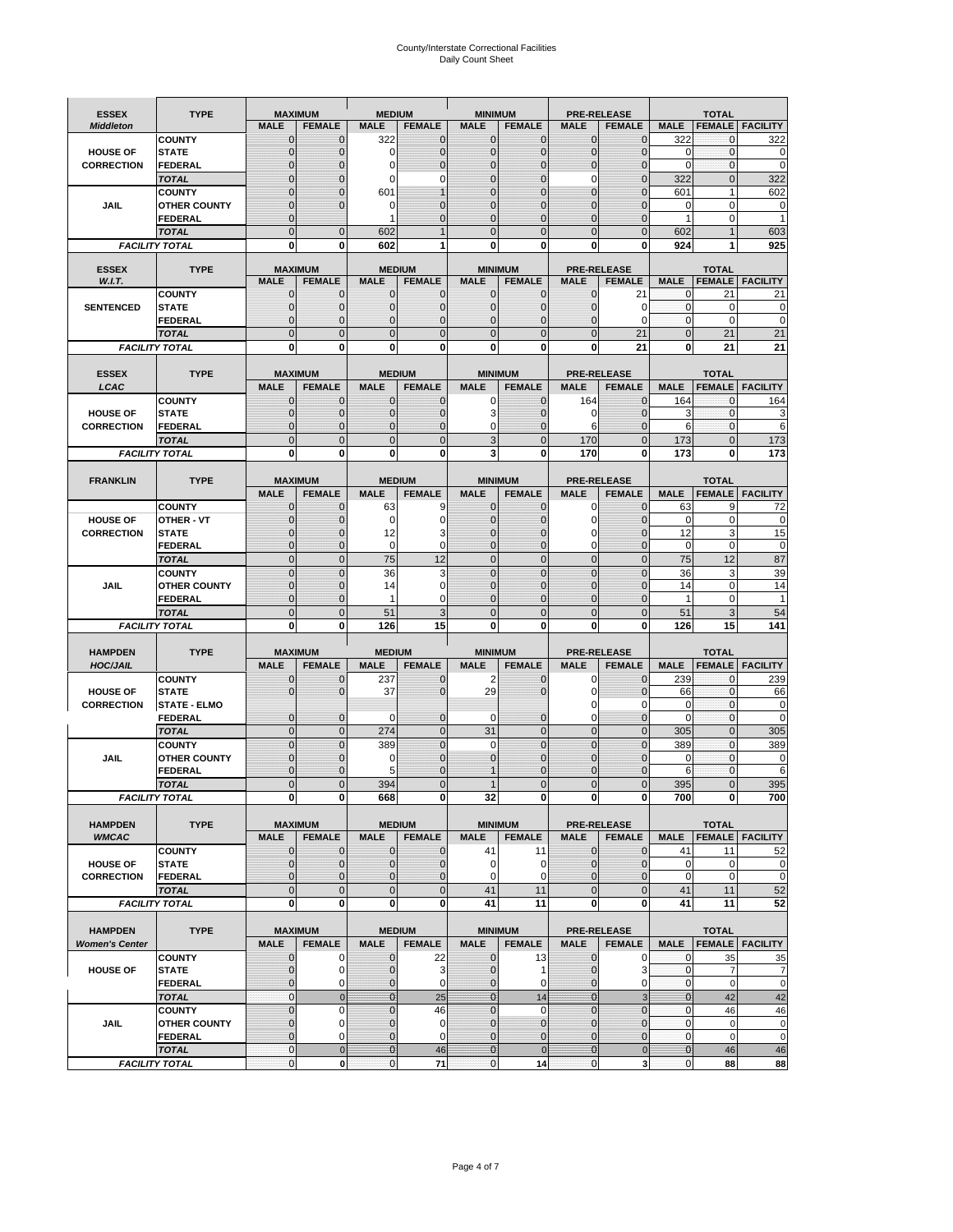| <b>HAMPSHIRE</b>  | <b>TYPE</b>                          |                             | <b>MAXIMUM</b>               |                            | <b>MEDIUM</b>       |                                | <b>MINIMUM</b>                   |                             | <b>PRE-RELEASE</b>            |                             | <b>TOTAL</b>                  |                                                                              |
|-------------------|--------------------------------------|-----------------------------|------------------------------|----------------------------|---------------------|--------------------------------|----------------------------------|-----------------------------|-------------------------------|-----------------------------|-------------------------------|------------------------------------------------------------------------------|
|                   |                                      | <b>MALE</b>                 | <b>FEMALE</b>                | <b>MALE</b>                | <b>FEMALE</b>       | <b>MALE</b>                    | <b>FEMALE</b>                    | <b>MALE</b>                 | <b>FEMALE</b>                 | <b>MALE</b>                 | <b>FEMALE</b>                 | <b>FACILITY</b>                                                              |
|                   | <b>COUNTY</b>                        | $\mathbf{0}$                | $\mathbf 0$                  | 54                         | $\mathbf{0}$        | 18                             | $\mathbf{0}$                     | 10                          | $\overline{0}$                | 82                          | 0                             | 82                                                                           |
| <b>HOUSE OF</b>   | <b>STATE</b>                         | $\mathbf 0$                 | 0                            | 4                          | 0                   | 3                              | $\overline{0}$                   | 3                           | $\mathbf 0$                   | 10                          | $\mathbf 0$                   | 10                                                                           |
| <b>CORRECTION</b> | FEDERAL                              | $\mathbf 0$                 | $\overline{0}$               | 0                          | $\mathbf 0$         | $\mathbf 0$                    | $\overline{0}$                   | $\mathbf{0}$                | $\overline{0}$                | 0                           | $\mathbf{0}$                  | 0                                                                            |
|                   | <b>TOTAL</b>                         | $\mathbf{0}$                | $\overline{0}$               | 58                         | $\mathbf{0}$        | 21                             | $\overline{0}$                   | 13                          |                               | 92                          | $\pmb{0}$                     | 92                                                                           |
|                   | <b>COUNTY</b>                        |                             | $\mathbf 0$                  | 64                         | $\mathbf 0$         | $\mathbf 0$                    | $\Omega$                         | $\mathbf 0$                 | $\mathbf 0$                   | 64                          | $\mathbf 0$                   | 64                                                                           |
| <b>JAIL</b>       | <b>OTHER COUNTY</b>                  | 0                           | $\mathbf 0$                  | $\mathbf{0}$               | $\pmb{0}$           | $\mathbf{0}$                   | $\overline{0}$                   | 0                           | $\mathbf 0$                   | $\mathbf 0$                 | $\mathbf{0}$                  | 0                                                                            |
|                   | <b>FEDERAL</b>                       | $\mathbf{0}$                | $\mathbf 0$                  | 4                          | 0                   | $\overline{0}$                 | $\mathbf{0}$                     | $\overline{0}$              | $\overline{0}$                | $\overline{4}$              | $\pmb{0}$                     | $\overline{4}$                                                               |
|                   | <b>TOTAL</b>                         | $\mathbf{0}$                | $\mathbf 0$                  | 68                         | $\mathbf 0$         | $\overline{0}$                 | $\overline{0}$                   | $\mathbf{0}$                |                               | 68                          | $\mathbf 0$                   | 68                                                                           |
|                   | <b>FACILITY TOTAL</b>                | 0                           | 0                            | 126                        | 0                   | 21                             | 0                                | 13                          |                               | 160                         | 0                             | 160                                                                          |
|                   |                                      |                             |                              |                            |                     |                                |                                  |                             |                               |                             |                               |                                                                              |
| <b>MIDDLESEX</b>  | <b>TYPE</b>                          |                             | <b>MAXIMUM</b>               |                            | <b>MEDIUM</b>       |                                | <b>MINIMUM</b>                   |                             | <b>PRE-RELEASE</b>            |                             | <b>TOTAL</b>                  |                                                                              |
| E. Cambridge      | <b>COUNTY</b>                        | <b>MALE</b><br>0            | <b>FEMALE</b><br>$\mathbf 0$ | <b>MALE</b><br>0           | <b>FEMALE</b><br>0  | <b>MALE</b><br>0               | <b>FEMALE</b><br>$\mathbf{0}$    | <b>MALE</b><br>$\mathbf{0}$ | <b>FEMALE</b><br>0            | <b>MALE</b><br>$\mathbf{0}$ | <b>FEMALE</b><br>0            | <b>FACILITY</b>                                                              |
| <b>HOUSE OF</b>   | <b>STATE</b>                         | $\pmb{0}$                   | $\mathbf 0$                  | $\mathbf 0$                | $\mathbf 0$         | $\mathbf 0$                    | $\mathbf 0$                      | $\mathbf{0}$                | $\mathbf 0$                   | $\pmb{0}$                   | $\mathbf{0}$                  | 0                                                                            |
| <b>CORRECTION</b> | <b>FEDERAL</b>                       | $\mathbf{0}$                | $\mathbf{0}$                 | $\mathbf 0$                | $\mathbf{0}$        | $\mathbf{0}$                   | $\mathbf{0}$                     | $\mathbf{0}$                | $\mathbf 0$                   | $\mathbf{0}$                | $\mathbf{0}$                  | 0                                                                            |
|                   | <b>TOTAL</b>                         | $\mathbf{0}$                | $\overline{0}$               | $\overline{0}$             | $\mathbf{0}$        | $\mathbf 0$                    | $\mathbf{0}$                     | $\mathbf{0}$                | $\overline{0}$                | $\pmb{0}$                   | $\mathbf{0}$                  | $\mathbf 0$                                                                  |
|                   | <b>COUNTY</b>                        | $\mathbf{0}$                | $\mathbf 0$                  | $\mathbf 0$                | $\mathbf 0$         | $\mathbf{0}$                   | $\mathbf{0}$                     | $\mathbf{0}$                | $\mathbf 0$                   | $\bf 0$                     | $\pmb{0}$                     | 0                                                                            |
| JAIL              | <b>OTHER COUNTY</b>                  | $\mathbf{0}$                | $\mathbf 0$                  | $\mathbf 0$                | $\mathbf 0$         | $\mathbf 0$                    | $\Omega$                         | $\mathbf{0}$                | $\mathbf 0$                   | $\mathbf{0}$                | $\mathbf{0}$                  | 0                                                                            |
|                   | <b>FEDERAL</b>                       | $\mathbf{0}$                | $\mathbf{0}$                 | $\mathbf{0}$               | $\mathbf 0$         | $\mathbf 0$                    | $\mathbf{0}$                     | $\pmb{0}$                   | $\mathbf 0$                   | $\mathbf{0}$                | $\pmb{0}$                     | 0                                                                            |
|                   | <b>TOTAL</b>                         | $\mathbf{0}$                | $\overline{0}$               | $\mathbf{0}$               | $\mathbf 0$         | $\mathbf{0}$                   | $\mathbf 0$                      | $\mathbf{0}$                | $\overline{0}$                | $\mathbf 0$                 | $\mathbf 0$                   | $\overline{0}$                                                               |
|                   | <b>FACILITY TOTAL</b>                | 0                           | 0                            | $\mathbf 0$                | 0                   | 0                              | $\mathbf{0}$                     | $\bf{0}$                    | 0                             | 0                           | 0                             | 0                                                                            |
|                   |                                      |                             |                              |                            |                     |                                |                                  |                             |                               |                             |                               |                                                                              |
| <b>MIDDLESEX</b>  | <b>TYPE</b>                          |                             | <b>MAXIMUM</b>               |                            | <b>MEDIUM</b>       |                                | <b>MINIMUM</b>                   |                             | <b>PRE-RELEASE</b>            |                             | <b>TOTAL</b>                  |                                                                              |
| <b>Billerica</b>  |                                      | <b>MALE</b>                 | <b>FEMALE</b>                | <b>MALE</b>                | <b>FEMALE</b>       | <b>MALE</b>                    | <b>FEMALE</b>                    | <b>MALE</b>                 | <b>FEMALE</b>                 | <b>MALE</b>                 | <b>FEMALE</b>                 | <b>FACILITY</b>                                                              |
|                   | <b>COUNTY</b>                        | 0                           | $\mathbf 0$                  | 225                        | $\mathbf{0}$        | 17                             | $\mathbf{0}$                     | 28                          | $\overline{0}$                | 270                         | 0                             | 270                                                                          |
| <b>HOUSE OF</b>   | <b>STATE</b>                         | 0                           | $\overline{0}$               | 0                          | $\mathbf{0}$        | $\mathbf 0$                    | $\mathbf{0}$                     | 0                           | $\overline{0}$                | 0                           | $\mathbf 0$                   | 0                                                                            |
| <b>CORRECTION</b> | <b>FEDERAL</b>                       | 0                           | $\mathbf 0$                  | $\mathbf 0$                | $\mathbf{0}$        | 0                              | $\mathbf{0}$                     | 0                           | $\mathbf 0$                   | $\mathbf 0$                 | $\pmb{0}$                     | 0                                                                            |
|                   | <b>TOTAL</b>                         | $\mathbf{0}$                | $\overline{0}$               | 225                        | $\mathbf{0}$        | 17                             | $\mathbf 0$                      | 28                          | $\overline{0}$                | 270                         | $\mathbf{0}$                  | 270                                                                          |
|                   | <b>COUNTY</b><br><b>OTHER COUNTY</b> | $\mathbf 0$<br>0            | $\overline{0}$               | 380<br>0                   | $\overline{0}$      | $\overline{0}$<br>$\mathbf{0}$ | $\overline{0}$<br>$\overline{0}$ | $\mathbf 0$                 | $\overline{0}$                | 380                         | $\mathbf{0}$                  | 380                                                                          |
| <b>JAIL</b>       | <b>FEDERAL</b>                       | 0                           | 0<br>$\overline{0}$          | $\Omega$                   | 0<br>$\overline{0}$ | $\overline{0}$                 | $\mathbf 0$                      | 0<br>0                      | $\mathbf 0$<br>$\overline{0}$ | 0<br>$\mathbf 0$            | 0<br>$\mathbf{0}$             | 0<br>0                                                                       |
|                   | <b>TOTAL</b>                         | $\mathbf{0}$                | $\mathbf 0$                  | 380                        | $\mathbf 0$         | $\overline{0}$                 | $\mathbf 0$                      | $\mathbf{0}$                | $\overline{0}$                | 380                         | $\mathbf 0$                   | 380                                                                          |
|                   | <b>FACILITY TOTAL</b>                |                             | 0                            | 605                        | 0                   | 17                             | 0                                | 28                          | 0                             | 650                         | 0                             | 650                                                                          |
|                   |                                      |                             |                              |                            |                     |                                |                                  |                             |                               |                             |                               |                                                                              |
|                   |                                      |                             |                              |                            |                     |                                |                                  |                             |                               |                             |                               |                                                                              |
| <b>NORFOLK</b>    | <b>TYPE</b>                          |                             | <b>MAXIMUM</b>               |                            | <b>MEDIUM</b>       |                                | <b>MINIMUM</b>                   |                             | <b>PRE-RELEASE</b>            |                             |                               |                                                                              |
| Dedham / RT 128   |                                      | <b>MALE</b>                 | <b>FEMALE</b>                | <b>MALE</b>                | <b>FEMALE</b>       | <b>MALE</b>                    | <b>FEMALE</b>                    | <b>MALE</b>                 | <b>FEMALE</b>                 | <b>MALE</b>                 | <b>TOTAL</b><br><b>FEMALE</b> | <b>FACILITY</b>                                                              |
|                   | <b>COUNTY</b>                        | $\mathbf{0}$                | $\mathbf 0$                  | 118                        | $\mathbf{0}$        | 0                              | $\mathbf{0}$                     | 28                          | $\overline{0}$                | 146                         | 0                             | 146                                                                          |
| <b>HOUSE OF</b>   | <b>STATE</b>                         | $\mathbf{0}$                | $\mathbf 0$                  | 0                          | $\overline{0}$      | $\mathbf 0$                    | $\mathbf{0}$                     | 0                           | $\overline{0}$                | 0                           | $\mathbf 0$                   |                                                                              |
| <b>CORRECTION</b> | <b>FEDERAL</b>                       | 0                           | 0                            | 0                          | 0                   | 0                              | $\overline{0}$                   | 0                           | 0                             | $\mathbf 0$                 | $\mathbf 0$                   | 0                                                                            |
|                   | <b>TOTAL</b>                         | $\mathbf{0}$                | $\mathbf 0$                  | 118                        | $\overline{0}$      | $\mathbf 0$                    | $\overline{0}$                   | 28                          | $\overline{0}$                | 146                         | $\mathbf{0}$                  | 146                                                                          |
|                   | <b>COUNTY</b>                        | $\mathbf{0}$                | $\overline{0}$               | 186                        | $\overline{0}$      | $\overline{0}$                 | $\overline{0}$                   | $\mathbf 0$                 | $\overline{0}$                | 186                         | $\mathbf 0$                   | 186                                                                          |
| <b>JAIL</b>       | INS                                  | $\mathbf 0$                 | 0                            | $\mathbf 0$                | 0                   | $\mathbf{0}$                   | $\overline{0}$                   | 0                           | 0                             | 0                           | 0                             | 0                                                                            |
|                   | <b>FEDERAL</b>                       | $\mathbf{0}$                | $\overline{0}$               | 45                         | $\overline{0}$      | $\overline{0}$                 | $\overline{0}$                   | $\overline{0}$              | $\mathbf 0$                   | 45                          | $\mathbf{0}$                  | 45                                                                           |
|                   | <b>TOTAL</b>                         | $\mathbf 0$                 | $\overline{0}$               | 231                        | $\overline{0}$      | $\overline{0}$                 | $\overline{0}$                   | $\overline{0}$              | $\overline{0}$                | 231                         | $\overline{0}$                | 231                                                                          |
|                   | <b>FACILITY TOTAL</b>                | 0                           | 0                            | 349                        | 0                   | 0                              | $\mathbf{0}$                     | 28                          | 0                             | 377                         | 0                             | 377                                                                          |
|                   |                                      |                             |                              |                            |                     |                                |                                  |                             |                               |                             |                               |                                                                              |
| <b>NORFOLK</b>    | <b>TYPE</b>                          |                             | <b>MAXIMUM</b>               |                            | <b>MEDIUM</b>       |                                | <b>MINIMUM</b>                   |                             | <b>PRE-RELEASE</b>            |                             | <b>TOTAL</b>                  |                                                                              |
| <b>Braintree</b>  |                                      | <b>MALE</b>                 | <b>FEMALE</b><br>$\mathbf 0$ | <b>MALE</b><br>$\mathbf 0$ | <b>FEMALE</b>       | <b>MALE</b>                    | <b>FEMALE</b><br>$\mathbf{0}$    | <b>MALE</b>                 | <b>FEMALE</b>                 | <b>MALE</b>                 | <b>FEMALE</b>                 | <b>FACILITY</b>                                                              |
| <b>HOUSE OF</b>   | <b>COUNTY</b><br><b>STATE</b>        | 0<br>$\mathbf{0}$           | $\mathbf{0}$                 | $\mathbf{O}$               | 0<br>$\overline{0}$ | 0<br>$\mathbf{0}$              | $\overline{0}$                   | 0<br>$\mathbf{0}$           | 0<br>$\overline{0}$           | 0<br>$\mathbf{0}$           | 0<br>$\mathbf{0}$             | 0<br>0                                                                       |
| <b>CORRECTION</b> | FEDERAL                              | $\mathbf 0$                 | 0                            | $\mathbf 0$                | $\mathbf 0$         | $\mathbf 0$                    | $\overline{0}$                   | 0                           | $\mathbf 0$                   | $\mathbf 0$                 | $\mathbf 0$                   | 0                                                                            |
|                   | <b>TOTAL</b>                         | $\pmb{0}$                   | $\mathbf 0$                  | $\mathbf 0$                | $\mathbf 0$         | $\mathbf{0}$                   | $\mathbf 0$                      | $\mathbf 0$                 | $\pmb{0}$                     | $\mathbf 0$                 | $\pmb{0}$                     | $\mathbf 0$                                                                  |
|                   | <b>FACILITY TOTAL</b>                | $\mathbf 0$                 | 0                            | $\mathbf{0}$               | 0                   | 0                              | <sub>0</sub>                     | $\mathbf 0$                 | 0                             | $\mathbf 0$                 | $\mathbf 0$                   |                                                                              |
|                   |                                      |                             |                              |                            |                     |                                |                                  |                             |                               |                             |                               | 0                                                                            |
| <b>PLYMOUTH</b>   | <b>TYPE</b>                          |                             | <b>MAXIMUM</b>               |                            | <b>MEDIUM</b>       |                                | <b>MINIMUM</b>                   |                             | <b>PRE-RELEASE</b>            |                             | <b>TOTAL</b>                  |                                                                              |
|                   |                                      | <b>MALE</b>                 | <b>FEMALE</b>                | <b>MALE</b>                | <b>FEMALE</b>       | <b>MALE</b>                    | <b>FEMALE</b>                    | <b>MALE</b>                 | <b>FEMALE</b>                 | <b>MALE</b>                 |                               | <b>FEMALE   FACILITY</b>                                                     |
|                   | <b>COUNTY</b>                        | $\mathbf{0}$                | $\mathbf{0}$                 | 131                        | $\mathbf 0$         | 0                              | $\mathbf{0}$                     | $\mathbf 0$                 | $\mathbf{0}$                  | 131                         | $\mathbf 0$                   | 131                                                                          |
| <b>HOUSE OF</b>   | <b>STATE</b>                         | $\mathbf 0$                 | $\mathbf 0$                  | 54                         | $\pmb{0}$           | $\pmb{0}$                      | $\mathbf 0$                      | $\mathbf 0$                 | $\overline{0}$                | 54                          | $\mathbf 0$                   |                                                                              |
| <b>CORRECTION</b> | <b>FEDERAL</b>                       | $\mathbf{0}$                | $\mathbf 0$                  | 0                          | $\mathbf 0$         | $\mathbf 0$                    | $\mathbf{0}$                     | 0                           | $\overline{0}$                | $\mathbf 0$                 | $\mathbf 0$                   |                                                                              |
|                   | <b>DYS</b>                           | $\mathbf{0}$                | $\mathbf{0}$                 | 0                          | $\pmb{0}$           | $\mathbf 0$                    | $\overline{0}$                   | $\mathbf 0$                 | $\mathbf 0$                   | $\mathbf 0$                 | $\mathbf 0$                   |                                                                              |
|                   | <b>TOTAL</b>                         | $\mathbf 0$                 | $\mathbf 0$                  | 185                        | $\mathbf 0$         | $\mathbf 0$                    | $\mathbf 0$                      | $\mathbf 0$                 | $\pmb{0}$                     | 185                         | $\mathbf{0}$                  | 185                                                                          |
|                   | <b>COUNTY</b>                        | $\pmb{0}$                   | $\mathbf 0$                  | 177                        | $\mathbf 0$         | $\mathbf{0}$                   | $\overline{0}$                   | $\mathbf 0$                 | $\pmb{0}$                     | 177                         | $\mathbf 0$                   | 177                                                                          |
| JAIL              | <b>OTHER COUNTY</b>                  | $\mathbf{0}$                | $\mathbf{0}$                 | 221                        | $\pmb{0}$           | $\mathbf 0$                    | $\overline{0}$                   | 0                           | $\mathbf 0$                   | 221                         | $\mathbf 0$                   | 221                                                                          |
|                   | <b>FEDERAL</b><br>52A's              | $\mathbf 0$<br>$\mathbf{0}$ | $\mathbf 0$<br>$\mathbf 0$   | 174<br>0                   | 0<br>$\mathbf{0}$   | $\mathbf 0$<br>$\overline{0}$  | $\overline{0}$<br>$\overline{0}$ | $\mathbf 0$<br>$\mathbf 0$  | $\mathbf 0$<br>$\mathbf 0$    | 174<br>$\mathbf 0$          | $\mathbf 0$<br>$\mathbf{0}$   |                                                                              |
|                   | Non 52A's                            | $\mathbf 0$                 | $\mathbf{0}$                 | 0                          | 0                   | $\mathbf 0$                    | $\overline{0}$                   | $\mathbf 0$                 | $\mathbf 0$                   | $\mathbf 0$                 | $\mathbf 0$                   |                                                                              |
|                   | <b>TOTAL</b>                         | $\mathbf 0$                 | $\mathbf 0$                  | 572                        | $\overline{0}$      | $\mathbf 0$                    | $\overline{0}$                   | $\mathbf 0$                 | $\pmb{0}$                     | 572                         | $\mathbf 0$                   | 54<br>$\mathbf 0$<br>$\mathbf 0$<br>174<br>$\mathbf 0$<br>$\mathbf 0$<br>572 |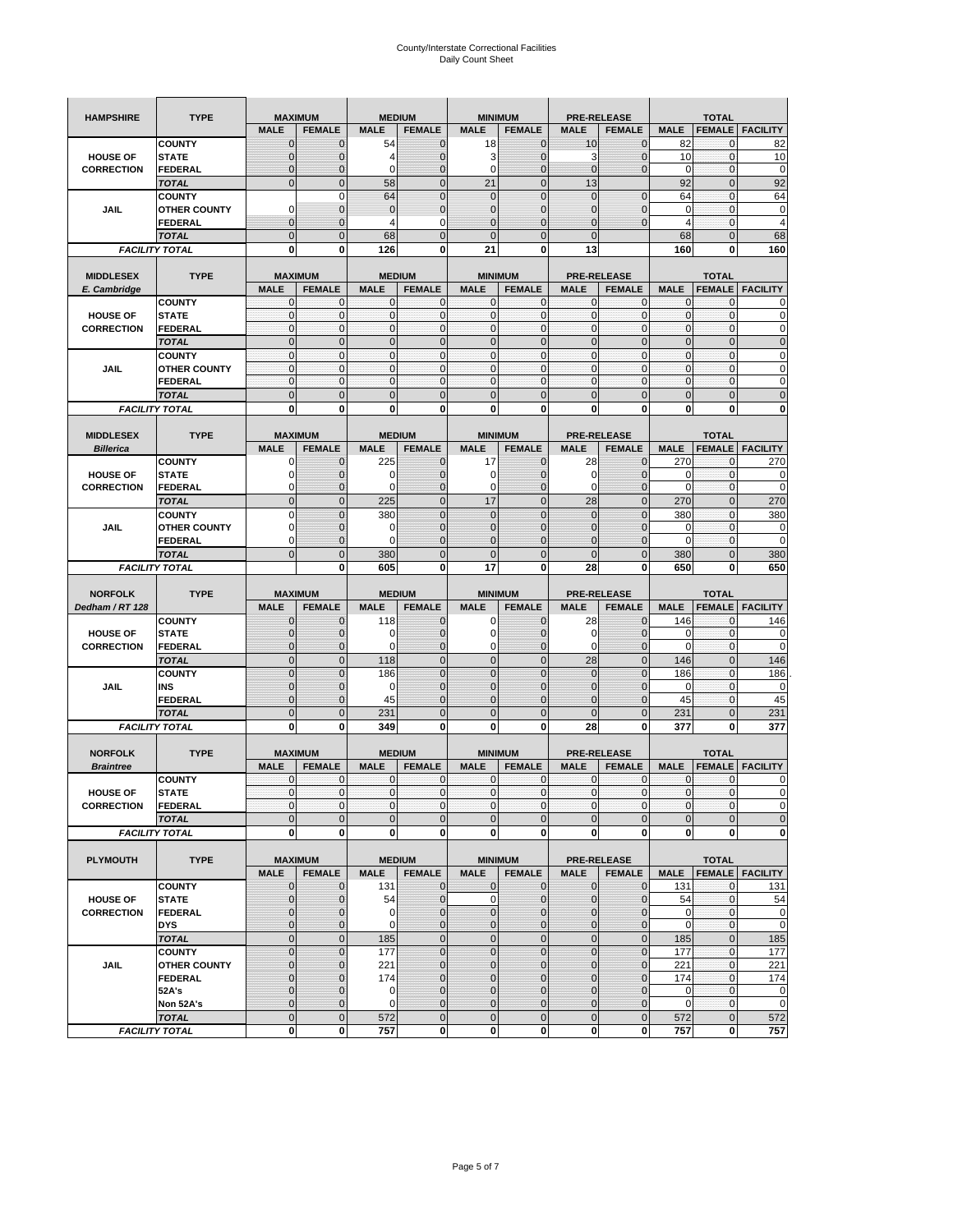# County/Interstate Correctional Facilities Daily Count Sheet

| <b>SUFFOLK</b>        | <b>TYPE</b>           |                              | <b>MAXIMUM</b> |               | <b>MEDIUM</b> | <b>MINIMUM</b> |               |                | <b>PRE-RELEASE</b> |             | <b>TOTAL</b>  |                 |
|-----------------------|-----------------------|------------------------------|----------------|---------------|---------------|----------------|---------------|----------------|--------------------|-------------|---------------|-----------------|
| <b>Nashua Street</b>  |                       | <b>MALE</b>                  | <b>FEMALE</b>  | <b>MALE</b>   | <b>FEMALE</b> | <b>MALE</b>    | <b>FEMALE</b> | <b>MALE</b>    | <b>FEMALE</b>      | <b>MALE</b> | <b>FEMALE</b> | <b>FACILITY</b> |
|                       | <b>COUNTY</b>         | $\Omega$                     | $\mathbf{0}$   | 415           | $\Omega$      | $\mathbf{0}$   | $\Omega$      | $\mathbf{0}$   | $\Omega$           | 415         | $\Omega$      | 415             |
| JAIL                  | <b>OTHER COUNTY</b>   | $\Omega$                     | $\Omega$       | $\Omega$      | 0             | $\Omega$       | $\Omega$      | $\Omega$       | $\Omega$           | $\Omega$    | $\Omega$      | 0               |
|                       | <b>FEDERAL</b>        | $\mathbf{0}$                 | $\mathbf{0}$   | 0             | 0             | $\mathbf{0}$   | $\mathbf{0}$  | $\mathbf 0$    | $\mathbf{0}$       | $\Omega$    | 0             | 0               |
|                       | <b>TOTAL</b>          | $\Omega$                     | $\Omega$       | 415           | $\Omega$      | $\overline{0}$ | $\Omega$      | $\Omega$       | $\Omega$           | 415         | $\Omega$      | 415             |
|                       | <b>FACILITY TOTAL</b> | 0                            | $\mathbf{0}$   | 415           | $\bf{0}$      | $\mathbf{0}$   | $\bf{0}$      | $\mathbf{0}$   | 0                  | 415         | 0             | 415             |
|                       |                       |                              |                |               |               |                |               |                |                    |             |               |                 |
| <b>SUFFOLK</b>        | <b>TYPE</b>           |                              | <b>MAXIMUM</b> | <b>MEDIUM</b> |               | <b>MINIMUM</b> |               |                | <b>PRE-RELEASE</b> |             | <b>TOTAL</b>  |                 |
| South Bay             |                       | <b>MALE</b>                  | <b>FEMALE</b>  | <b>MALE</b>   | <b>FEMALE</b> | <b>MALE</b>    | <b>FEMALE</b> | <b>MALE</b>    | <b>FEMALE</b>      | <b>MALE</b> | <b>FEMALE</b> | <b>FACILITY</b> |
|                       | <b>COUNTY</b>         | $\Omega$                     | $\mathbf{0}$   | 460           | 164           | $\mathbf{0}$   | $\mathbf{0}$  | 4              | 4                  | 464         | 168           | 632             |
| <b>HOUSE OF</b>       | <b>STATE</b>          |                              | $\overline{0}$ | $\Omega$      |               | $\Omega$       | O             | $\Omega$       | $\Omega$           | $\Omega$    |               | 1               |
| <b>CORRECTION</b>     | <b>FEDERAL</b>        | $\Omega$                     | $\overline{0}$ | 0             | $\Omega$      | $\mathbf{0}$   | $\mathbf{0}$  | $\Omega$       | 0                  | $\Omega$    | $\Omega$      | $\Omega$        |
|                       | <b>TOTAL</b>          | $\Omega$                     | $\overline{0}$ | 460           | 165           | $\mathbf 0$    | $\mathbf{0}$  | $\overline{4}$ | $\overline{4}$     | 464         | 169           | 633             |
|                       | <b>FACILITY TOTAL</b> | 0                            | 0              | 460           | 165           | $\mathbf{0}$   | 0             | 4              | 4                  | 464         | 169           | 633             |
|                       |                       |                              |                |               |               |                |               |                |                    |             |               |                 |
| <b>WORCESTER</b>      |                       |                              | <b>MAXIMUM</b> | <b>MEDIUM</b> |               | <b>MINIMUM</b> |               |                | <b>PRE-RELEASE</b> |             | <b>TOTAL</b>  |                 |
|                       |                       | <b>MALE</b>                  | <b>FEMALE</b>  | <b>MALE</b>   | <b>FEMALE</b> | <b>MALE</b>    | <b>FEMALE</b> | <b>MALE</b>    | <b>FEMALE</b>      | <b>MALE</b> | <b>FEMALE</b> | <b>FACILITY</b> |
|                       | <b>COUNTY</b>         |                              |                |               |               |                |               |                |                    | 280         | $\Omega$      | 280             |
| <b>HOUSE OF</b>       | <b>STATE</b>          |                              |                |               |               |                |               |                |                    | 0           | 0             | 0               |
| <b>CORRECTION</b>     | FEDERAL               |                              |                |               |               |                |               |                |                    | $\Omega$    | $\Omega$      | 0               |
|                       | <b>TOTAL</b>          | $\Omega$                     | $\mathbf{0}$   | $\Omega$      | $\mathbf 0$   | $\mathbf{0}$   | $\mathbf{0}$  | $\mathbf{0}$   | $\Omega$           | 280         | $\mathbf{0}$  | 280             |
|                       | <b>COUNTY</b>         |                              |                |               |               |                |               |                |                    | 336         | $\Omega$      | 336             |
| <b>JAIL</b>           | <b>OTHER COUNTY</b>   |                              |                |               |               |                |               |                |                    | $\Omega$    | $\Omega$      | 0               |
|                       | FEDERAL               |                              |                |               |               |                |               |                |                    | $\Omega$    | $\Omega$      | $\mathbf 0$     |
|                       | <b>TOTAL</b>          | $\cap$                       | $\Omega$       | $\Omega$      | $\mathbf{0}$  | $\mathbf{0}$   | $\Omega$      | $\Omega$       | $\Omega$           | 336         | $\Omega$      | 336             |
|                       |                       |                              |                |               |               |                |               |                |                    |             |               |                 |
|                       | <b>FACILITY TOTAL</b> | $\Omega$                     | 0              | $\Omega$      | 0             | $\mathbf{0}$   | $\bf{0}$      | $\mathbf 0$    | 0                  | 616         | O             | 616             |
|                       |                       |                              |                |               |               |                |               |                |                    |             |               |                 |
| <b>FEDERAL BUREAU</b> |                       | <b>STATE</b>                 |                |               |               |                |               |                |                    |             |               |                 |
| OF PRISONS            | <b>TYPE</b>           | <b>TOTAL</b>                 | 12             |               |               |                |               |                |                    |             |               |                 |
|                       |                       | <b>STATE</b>                 |                |               |               |                |               |                |                    |             |               |                 |
| <b>DYS</b>            | <b>TYPE</b>           | <b>TOTAL</b><br><b>STATE</b> | $\mathbf{1}$   |               |               |                |               |                |                    |             |               |                 |

\*Data for county facilities is provided by the MA County Sheriffs.